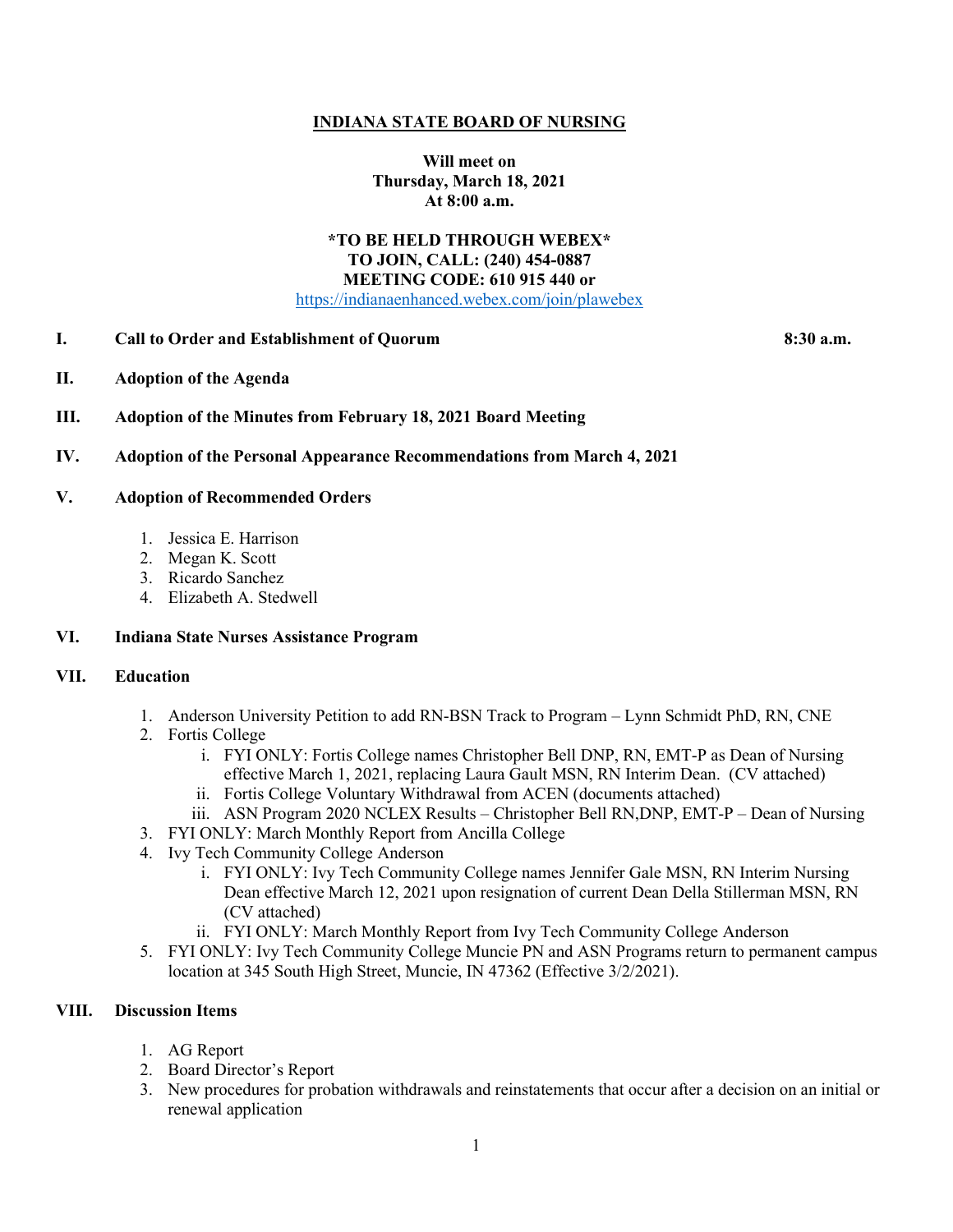- 4. 2019 NB 0301
	- i. Respondent's Motion for Summary Judgement and Petitioner's Response
	- ii. Respondent's Praecipe for the Appointment of a Special Judge and Petitioner's Response
	- iii. Respondent's Motion to Set for a Rule 41(E) Hearing to Dismiss and Petitioner's Response
- 5. Rule Revisions

## **IX. Proposed Settlement Agreements**

- 1. Allison Henry
- 2. John Howard Everhart
- 3. Bridgette Valentine
- 4. Peggy Warner
- 5. Ravenna Cash
- 6. Karen Phillips
- 7. Kathy Carter
- 8. Stacey Wiesemann
- 9. Sherice Ricks
- 10. Jamie Wyatt

# **X. Personal Appearances**

- 1. Stacey Bell
- 2. Melissa Payne (Compact)
- 3. Christy Rund
- 4. Barbara Buono
- 5. Carla Brown
- 6. Brittney Morrow
- 7. Terry Riley

# **XI. Appeals**

- 1. Jolene Michael
- 2. Craig Kello
- 3. Chad Winningham
- 4. Judith Payne

## **XII. Final Hearings 11:30 a.m.**

- 1. In the Matter of the License of Melissa J. Clark, 28188376A Administrative Cause No. 2018 NB 0104
- 2. In the Matter of the License of Lanell Renee Hall, 28180979A Administrative Cause No. 2018 NB 0154
- 3. In the Matter of the License of Holly Lynn Franklin, 28186039A Administrative Cause No. 2018 NB 0180 RE: Petition to Surrender License and Final Hearing
- 4. In the Matter of the License of Brian Paul King, 27069077A Administrative Cause No. 2018 NB 0315